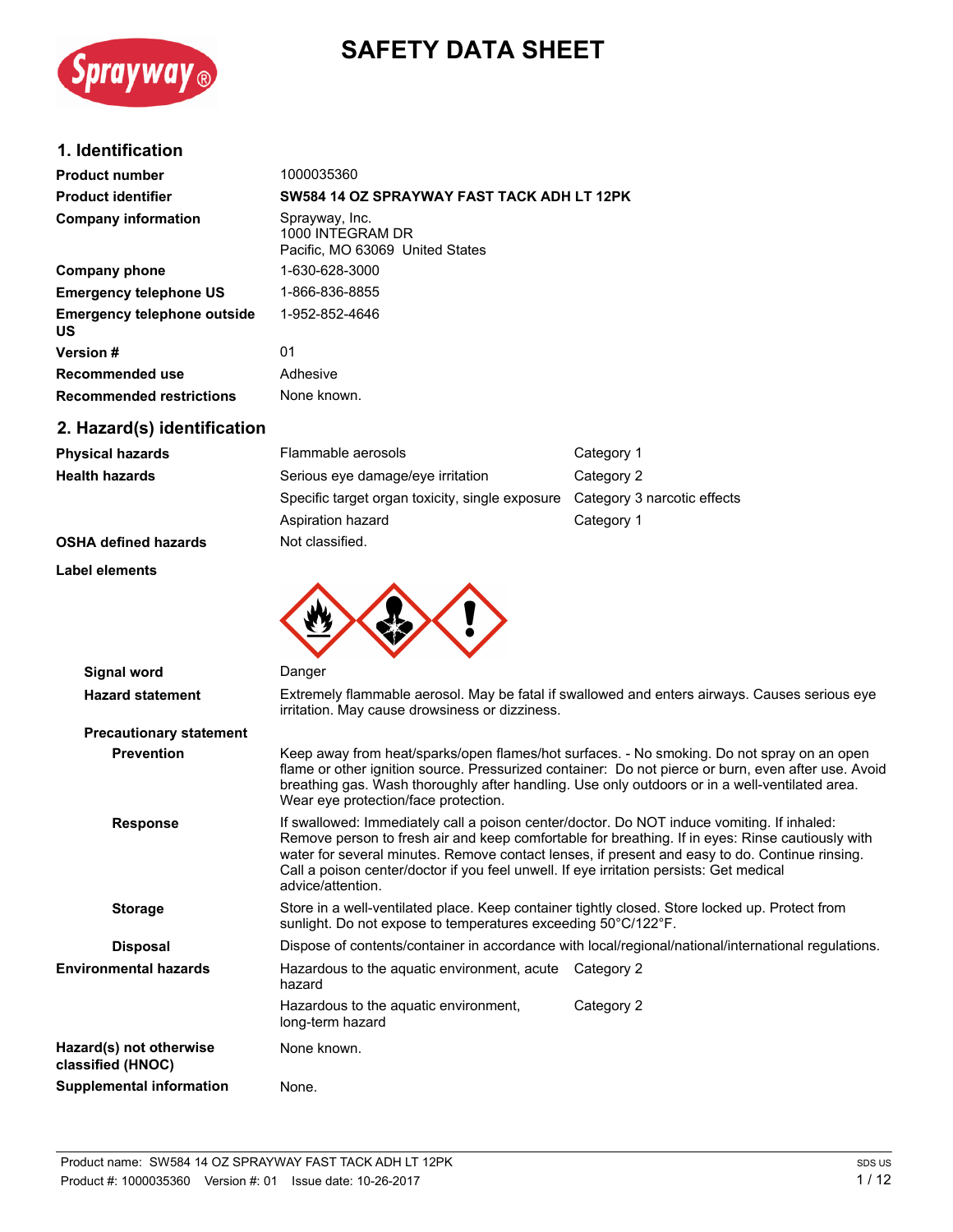## **3. Composition/information on ingredients**

#### **Mixtures**

| <b>Chemical name</b>                        | Common name and synonyms | <b>CAS number</b> | $\%$       |
|---------------------------------------------|--------------------------|-------------------|------------|
| Acetone                                     |                          | 67-64-1           | $10 - 20$  |
| <b>Butane</b>                               |                          | 106-97-8          | $10 - 20$  |
| Methyl Acetate                              |                          | 79-20-9           | $10 - 20$  |
| Naphtha, (Petroleum), Hydrotreated<br>Light |                          | 64742-49-0        | $10 - 20$  |
| Propane                                     |                          | 74-98-6           | $10 - 20$  |
| Dimethyl Ether                              |                          | 115-10-6          | $2.5 - 10$ |
| n-Heptane                                   |                          | 142-82-5          | $2.5 - 10$ |
| Other components below reportable levels    |                          |                   | $20 - 40$  |

\*Designates that a specific chemical identity and/or percentage of composition has been withheld as a trade secret.

| 4. First-aid measures                                                        |                                                                                                                                                                                                                                   |
|------------------------------------------------------------------------------|-----------------------------------------------------------------------------------------------------------------------------------------------------------------------------------------------------------------------------------|
| <b>Inhalation</b>                                                            | Remove victim to fresh air and keep at rest in a position comfortable for breathing. Call a POISON<br>CENTER or doctor/physician if you feel unwell.                                                                              |
| Skin contact                                                                 | Wash off with soap and water. Get medical attention if irritation develops and persists.                                                                                                                                          |
| Eye contact                                                                  | Immediately flush eyes with plenty of water for at least 15 minutes. Remove contact lenses, if<br>present and easy to do. Continue rinsing. If eye irritation persists: Get medical advice/attention.                             |
| Ingestion                                                                    | Call a physician or poison control center immediately. Rinse mouth. Do not induce vomiting. If<br>vomiting occurs, keep head low so that stomach content doesn't get into the lungs.                                              |
| <b>Most important</b><br>symptoms/effects, acute and<br>delayed              | Aspiration may cause pulmonary edema and pneumonitis. May cause drowsiness and dizziness.<br>Headache. Nausea, vomiting. Severe eye irritation. Symptoms may include stinging, tearing,<br>redness, swelling, and blurred vision. |
| Indication of immediate<br>medical attention and special<br>treatment needed | Provide general supportive measures and treat symptomatically. Keep victim under observation.<br>Symptoms may be delayed.                                                                                                         |
| <b>General information</b>                                                   | Ensure that medical personnel are aware of the material(s) involved, and take precautions to<br>protect themselves.                                                                                                               |
| 5. Fire-fighting measures                                                    |                                                                                                                                                                                                                                   |
|                                                                              |                                                                                                                                                                                                                                   |

| Suitable extinguishing media                                     | Alcohol resistant foam. Powder. Carbon dioxide (CO2).                                                                                                                                                                                                                            |
|------------------------------------------------------------------|----------------------------------------------------------------------------------------------------------------------------------------------------------------------------------------------------------------------------------------------------------------------------------|
| Unsuitable extinguishing<br>media                                | Do not use water jet as an extinguisher, as this will spread the fire.                                                                                                                                                                                                           |
| Specific hazards arising from<br>the chemical                    | Contents under pressure. Pressurized container may explode when exposed to heat or flame.<br>During fire, gases hazardous to health may be formed.                                                                                                                               |
| Special protective equipment<br>and precautions for firefighters | Firefighters must use standard protective equipment including flame retardant coat, helmet with<br>face shield, gloves, rubber boots, and in enclosed spaces, SCBA.                                                                                                              |
| <b>Fire fighting</b><br>equipment/instructions                   | Move containers from fire area if you can do so without risk. Containers should be cooled with<br>water to prevent vapor pressure build up. For massive fire in cargo area, use unmanned hose<br>holder or monitor nozzles, if possible. If not, withdraw and let fire burn out. |
| <b>Specific methods</b>                                          | Use standard firefighting procedures and consider the hazards of other involved materials. Move<br>containers from fire area if you can do so without risk. In the event of fire and/or explosion do not<br>breathe fumes.                                                       |
| <b>General fire hazards</b>                                      | Extremely flammable aerosol.                                                                                                                                                                                                                                                     |

#### **6. Accidental release measures**

Keep unnecessary personnel away. Keep people away from and upwind of spill/leak. Wear appropriate protective equipment and clothing during clean-up. Avoid breathing gas. Do not touch damaged containers or spilled material unless wearing appropriate protective clothing. Ventilate closed spaces before entering them. Local authorities should be advised if significant spillages cannot be contained. For personal protection, see section 8 of the SDS. **Personal precautions, protective equipment and emergency procedures**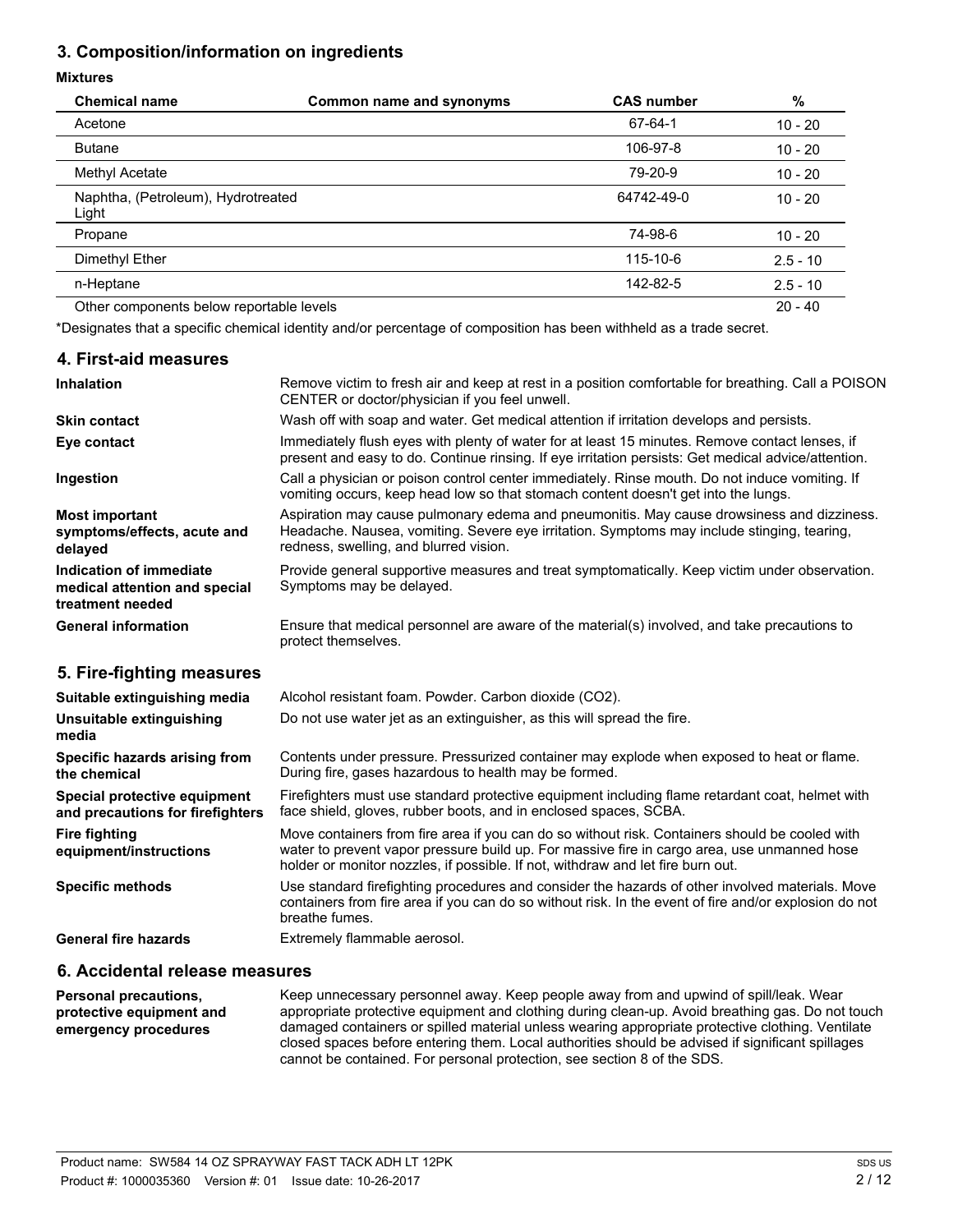| <b>Methods and materials for</b><br>containment and cleaning up | Refer to attached safety data sheets and/or instructions for use. Stop leak if you can do so without<br>risk. Move the cylinder to a safe and open area if the leak is irreparable. Isolate area until gas has<br>dispersed. Eliminate all ignition sources (no smoking, flares, sparks, or flames in immediate area).<br>Keep combustibles (wood, paper, oil, etc.) away from spilled material. Prevent entry into<br>waterways, sewer, basements or confined areas. Cover with plastic sheet to prevent spreading.<br>Absorb in vermiculite, dry sand or earth and place into containers. Following product recovery,<br>flush area with water.                                                                                                                             |
|-----------------------------------------------------------------|-------------------------------------------------------------------------------------------------------------------------------------------------------------------------------------------------------------------------------------------------------------------------------------------------------------------------------------------------------------------------------------------------------------------------------------------------------------------------------------------------------------------------------------------------------------------------------------------------------------------------------------------------------------------------------------------------------------------------------------------------------------------------------|
|                                                                 | Small Spills: Wipe up with absorbent material (e.g. cloth, fleece). Clean surface thoroughly to<br>remove residual contamination. For waste disposal, see section 13 of the SDS.                                                                                                                                                                                                                                                                                                                                                                                                                                                                                                                                                                                              |
| <b>Environmental precautions</b>                                | Avoid release to the environment. Inform appropriate managerial or supervisory personnel of all<br>environmental releases. Prevent further leakage or spillage if safe to do so. Avoid discharge into<br>drains, water courses or onto the ground.                                                                                                                                                                                                                                                                                                                                                                                                                                                                                                                            |
| 7. Handling and storage                                         |                                                                                                                                                                                                                                                                                                                                                                                                                                                                                                                                                                                                                                                                                                                                                                               |
| <b>Precautions for safe handling</b>                            | Pressurized container: Do not pierce or burn, even after use. Do not use if spray button is missing<br>or defective. Do not spray on a naked flame or any other incandescent material. Do not smoke<br>while using or until sprayed surface is thoroughly dry. Do not cut, weld, solder, drill, grind, or<br>expose containers to heat, flame, sparks, or other sources of ignition. All equipment used when<br>handling the product must be grounded. Do not re-use empty containers. Avoid breathing gas.<br>Avoid contact with eyes. Avoid prolonged exposure. Use only in well-ventilated areas. Wear<br>appropriate personal protective equipment. Wash hands thoroughly after handling. Avoid release<br>to the environment. Observe good industrial hygiene practices. |
| Conditions for safe storage,<br>including any incompatibilities | Level 2 Aerosol.                                                                                                                                                                                                                                                                                                                                                                                                                                                                                                                                                                                                                                                                                                                                                              |
|                                                                 | Store locked up. Pressurized container. Protect from sunlight and do not expose to temperatures<br>exceeding 50°C/122 °F. Do not puncture, incinerate or crush. Do not handle or store near an open<br>flame, heat or other sources of ignition. This material can accumulate static charge which may<br>cause spark and become an ignition source. Store away from incompatible materials (see Section<br>10 of the SDS).                                                                                                                                                                                                                                                                                                                                                    |

# **8. Exposure controls/personal protection**

#### **Occupational exposure limits**

**US. OSHA Table Z-1 Limits for Air Contaminants (29 CFR 1910.1000)**

| <b>Components</b>                           | <b>Type</b> | <b>Value</b> |  |
|---------------------------------------------|-------------|--------------|--|
| Acetone (CAS 67-64-1)                       | PEL         | 2400 mg/m3   |  |
|                                             |             | 1000 ppm     |  |
| Methyl Acetate (CAS<br>79-20-9)             | PEL         | 610 mg/m3    |  |
|                                             |             | 200 ppm      |  |
| n-Heptane (CAS 142-82-5)                    | PEL         | 2000 mg/m3   |  |
|                                             |             | 500 ppm      |  |
| Propane (CAS 74-98-6)                       | <b>PEL</b>  | 1800 mg/m3   |  |
|                                             |             | 1000 ppm     |  |
| <b>US. ACGIH Threshold Limit Values</b>     |             |              |  |
| <b>Components</b>                           | <b>Type</b> | <b>Value</b> |  |
| Acetone (CAS 67-64-1)                       | <b>STEL</b> | 500 ppm      |  |
|                                             | <b>TWA</b>  | 250 ppm      |  |
| Butane (CAS 106-97-8)                       | <b>STEL</b> | 1000 ppm     |  |
| Methyl Acetate (CAS<br>79-20-9)             | <b>STEL</b> | 250 ppm      |  |
|                                             | <b>TWA</b>  | 200 ppm      |  |
| n-Heptane (CAS 142-82-5)                    | <b>STEL</b> | 500 ppm      |  |
|                                             | <b>TWA</b>  | 400 ppm      |  |
| US. NIOSH: Pocket Guide to Chemical Hazards |             |              |  |
| <b>Components</b>                           | <b>Type</b> | Value        |  |
| Acetone (CAS 67-64-1)                       | <b>TWA</b>  | 590 mg/m3    |  |
|                                             |             | 250 ppm      |  |
| Butane (CAS 106-97-8)                       | <b>TWA</b>  | 1900 mg/m3   |  |
|                                             |             | 800 ppm      |  |
| Methyl Acetate (CAS<br>79-20-9)             | <b>STEL</b> | 760 mg/m3    |  |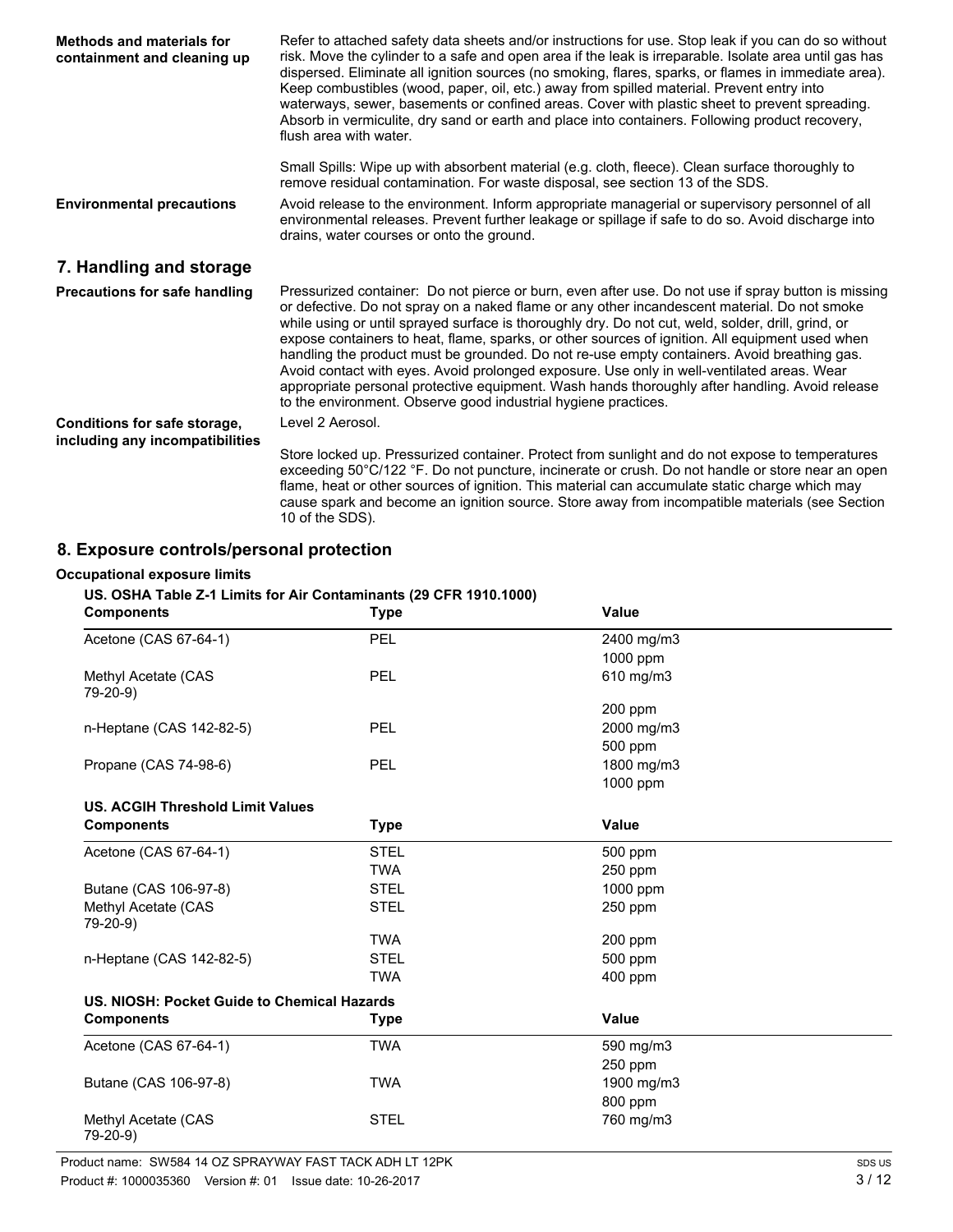| US. NIOSH: Pocket Guide to Chemical Hazards                           |                          |                                                               |                 |                                                                                                                                                                                                                                                                                                                                                                                                                |  |
|-----------------------------------------------------------------------|--------------------------|---------------------------------------------------------------|-----------------|----------------------------------------------------------------------------------------------------------------------------------------------------------------------------------------------------------------------------------------------------------------------------------------------------------------------------------------------------------------------------------------------------------------|--|
| <b>Components</b>                                                     |                          | Type                                                          |                 | Value                                                                                                                                                                                                                                                                                                                                                                                                          |  |
|                                                                       |                          |                                                               |                 | 250 ppm                                                                                                                                                                                                                                                                                                                                                                                                        |  |
|                                                                       |                          | TWA                                                           |                 | 610 mg/m3                                                                                                                                                                                                                                                                                                                                                                                                      |  |
|                                                                       |                          |                                                               |                 | 200 ppm                                                                                                                                                                                                                                                                                                                                                                                                        |  |
| n-Heptane (CAS 142-82-5)                                              |                          | Ceiling                                                       |                 | 1800 mg/m3                                                                                                                                                                                                                                                                                                                                                                                                     |  |
|                                                                       |                          |                                                               |                 | 440 ppm                                                                                                                                                                                                                                                                                                                                                                                                        |  |
|                                                                       |                          | TWA                                                           |                 | 350 mg/m3                                                                                                                                                                                                                                                                                                                                                                                                      |  |
|                                                                       |                          |                                                               |                 | 85 ppm                                                                                                                                                                                                                                                                                                                                                                                                         |  |
| Propane (CAS 74-98-6)                                                 |                          | TWA                                                           |                 | 1800 mg/m3<br>1000 ppm                                                                                                                                                                                                                                                                                                                                                                                         |  |
|                                                                       |                          |                                                               |                 |                                                                                                                                                                                                                                                                                                                                                                                                                |  |
| US. Workplace Environmental Exposure Level (WEEL) Guides              |                          |                                                               |                 | <b>Value</b>                                                                                                                                                                                                                                                                                                                                                                                                   |  |
| <b>Components</b>                                                     |                          | Type                                                          |                 |                                                                                                                                                                                                                                                                                                                                                                                                                |  |
| Dimethyl Ether (CAS<br>$115-10-6)$                                    |                          | <b>TWA</b>                                                    |                 | 1880 mg/m3                                                                                                                                                                                                                                                                                                                                                                                                     |  |
|                                                                       |                          |                                                               |                 | 1000 ppm                                                                                                                                                                                                                                                                                                                                                                                                       |  |
| <b>Biological limit values</b>                                        |                          |                                                               |                 |                                                                                                                                                                                                                                                                                                                                                                                                                |  |
| <b>ACGIH Biological Exposure Indices</b>                              |                          |                                                               |                 |                                                                                                                                                                                                                                                                                                                                                                                                                |  |
| <b>Components</b>                                                     | <b>Value</b>             | <b>Determinant</b>                                            | <b>Specimen</b> | <b>Sampling Time</b>                                                                                                                                                                                                                                                                                                                                                                                           |  |
| Acetone (CAS 67-64-1)                                                 | $25 \text{ mg/l}$        | Acetone                                                       | Urine           |                                                                                                                                                                                                                                                                                                                                                                                                                |  |
| * - For sampling details, please see the source document.             |                          |                                                               |                 |                                                                                                                                                                                                                                                                                                                                                                                                                |  |
| <b>Appropriate engineering</b><br>controls                            | eyewash station.         |                                                               |                 | Good general ventilation (typically 10 air changes per hour) should be used. Ventilation rates<br>should be matched to conditions. If applicable, use process enclosures, local exhaust ventilation,<br>or other engineering controls to maintain airborne levels below recommended exposure limits. If<br>exposure limits have not been established, maintain airborne levels to an acceptable level. Provide |  |
| Individual protection measures, such as personal protective equipment |                          |                                                               |                 |                                                                                                                                                                                                                                                                                                                                                                                                                |  |
| <b>Eye/face protection</b>                                            |                          | Wear safety glasses with side shields (or goggles).           |                 |                                                                                                                                                                                                                                                                                                                                                                                                                |  |
| <b>Skin protection</b>                                                |                          |                                                               |                 |                                                                                                                                                                                                                                                                                                                                                                                                                |  |
| <b>Hand protection</b>                                                | supplier.                |                                                               |                 | Wear appropriate chemical resistant gloves. Suitable gloves can be recommended by the glove                                                                                                                                                                                                                                                                                                                    |  |
| Other                                                                 |                          | Wear suitable protective clothing.                            |                 |                                                                                                                                                                                                                                                                                                                                                                                                                |  |
| <b>Respiratory protection</b>                                         | air-supplied respirator. |                                                               |                 | If permissible levels are exceeded use NIOSH mechanical filter / organic vapor cartridge or an                                                                                                                                                                                                                                                                                                                 |  |
| <b>Thermal hazards</b>                                                |                          | Wear appropriate thermal protective clothing, when necessary. |                 |                                                                                                                                                                                                                                                                                                                                                                                                                |  |
| <b>General hygiene</b><br>considerations                              |                          | clothing and protective equipment to remove contaminants.     |                 | When using do not smoke. Always observe good personal hygiene measures, such as washing<br>after handling the material and before eating, drinking, and/or smoking. Routinely wash work                                                                                                                                                                                                                        |  |
| 9. Physical and chemical properties                                   |                          |                                                               |                 |                                                                                                                                                                                                                                                                                                                                                                                                                |  |

| Appearance                                 |                                              |
|--------------------------------------------|----------------------------------------------|
| <b>Physical state</b>                      | Gas.                                         |
| Form                                       | Aerosol.                                     |
| Color                                      | Not available.                               |
| Odor                                       | Not available.                               |
| Odor threshold                             | Not available.                               |
| рH                                         | Not available.                               |
| Melting point/freezing point               | Not available.                               |
| Initial boiling point and boiling<br>range | 166.23 °F (74.57 °C) estimated               |
| <b>Flash point</b>                         | $-155.9$ °F (-104.4 °C) Propellant estimated |
| <b>Evaporation rate</b>                    | Not available.                               |
| Flammability (solid, gas)                  | Not available.                               |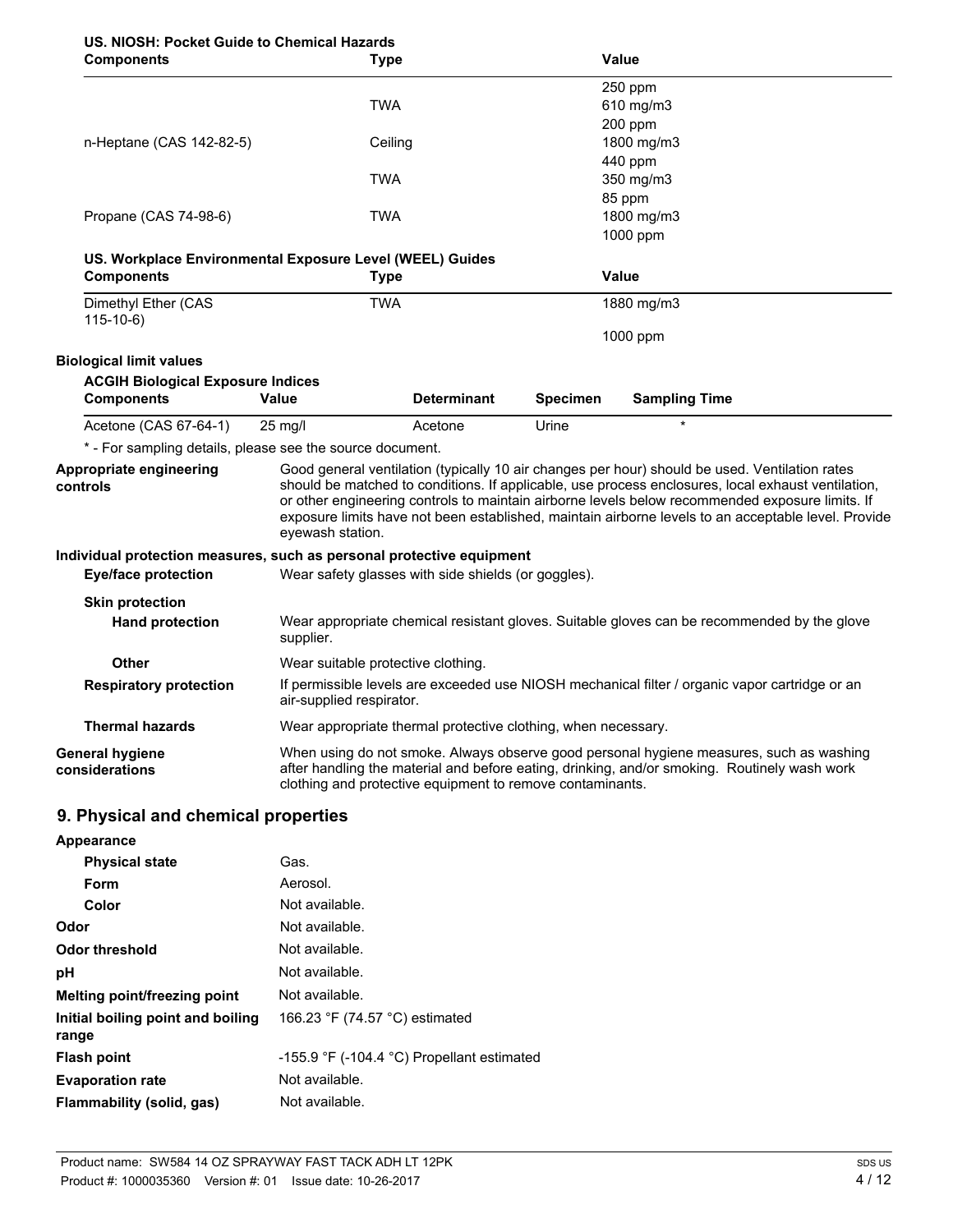#### **Upper/lower flammability or explosive limits**

| <b>Flammability limit - lower</b> 1.8 % estimated<br>$(\%)$ |                             |
|-------------------------------------------------------------|-----------------------------|
| <b>Flammability limit - upper</b><br>$(\%)$                 | 9.8 % estimated             |
| Explosive limit - lower (%)                                 | Not available.              |
| Explosive limit - upper (%)                                 | Not available.              |
| Vapor pressure                                              | 46 - 66 psig @20C estimated |
| Vapor density                                               | Not available.              |
| <b>Relative density</b>                                     | 0.844 estimated             |
| Solubility(ies)                                             |                             |
| Solubility (water)                                          | Not available.              |
| <b>Partition coefficient</b><br>(n-octanol/water)           | Not available.              |
| <b>Auto-ignition temperature</b>                            | 593.6 °F (312 °C) estimated |
| <b>Decomposition temperature</b>                            | Not available.              |
| <b>Viscosity</b>                                            | Not available.              |
| <b>Other information</b>                                    |                             |
| <b>Explosive properties</b>                                 | Not explosive.              |
| <b>Heat of combustion (NFPA</b><br>30B)                     | 28.57 kJ/g estimated        |
| <b>Oxidizing properties</b>                                 | Not oxidizing.              |

## **10. Stability and reactivity**

| <b>Reactivity</b>                            | The product is stable and non-reactive under normal conditions of use, storage and transport. |
|----------------------------------------------|-----------------------------------------------------------------------------------------------|
| <b>Chemical stability</b>                    | Material is stable under normal conditions.                                                   |
| <b>Possibility of hazardous</b><br>reactions | Hazardous polymerization does not occur.                                                      |
| <b>Conditions to avoid</b>                   | Avoid temperatures exceeding the flash point. Contact with incompatible materials.            |
| Incompatible materials                       | Strong oxidizing agents. Nitrates. Fluorine. Chlorine.                                        |
| <b>Hazardous decomposition</b><br>products   | No hazardous decomposition products are known.                                                |

# **11. Toxicological information**

#### **Information on likely routes of exposure**

| <b>Inhalation</b>                                                                  | May cause drowsiness and dizziness. Headache. Nausea, vomiting. Prolonged inhalation may be<br>harmful.                                                                                                                           |
|------------------------------------------------------------------------------------|-----------------------------------------------------------------------------------------------------------------------------------------------------------------------------------------------------------------------------------|
| <b>Skin contact</b>                                                                | No adverse effects due to skin contact are expected.                                                                                                                                                                              |
| Eye contact                                                                        | Causes serious eye irritation.                                                                                                                                                                                                    |
| Ingestion                                                                          | Droplets of the product aspirated into the lungs through ingestion or vomiting may cause a serious<br>chemical pneumonia.                                                                                                         |
| Symptoms related to the<br>physical, chemical and<br>toxicological characteristics | Aspiration may cause pulmonary edema and pneumonitis. May cause drowsiness and dizziness.<br>Headache. Nausea, vomiting. Severe eye irritation. Symptoms may include stinging, tearing,<br>redness, swelling, and blurred vision. |
| Information on toxicological effects                                               |                                                                                                                                                                                                                                   |

Acute toxicity **May be fatal if swallowed and enters airways. Narcotic effects.** 

| <b>Components</b>     | <b>Species</b> | <b>Test Results</b>    |
|-----------------------|----------------|------------------------|
| Acetone (CAS 67-64-1) |                |                        |
| <b>Acute</b>          |                |                        |
| <b>Dermal</b>         |                |                        |
| LD50                  | Guinea pig     | > 7426 mg/kg, 24 Hours |
|                       |                | > 9.4 ml/kg, 24 Hours  |
|                       | Rabbit         | > 7426 mg/kg, 24 Hours |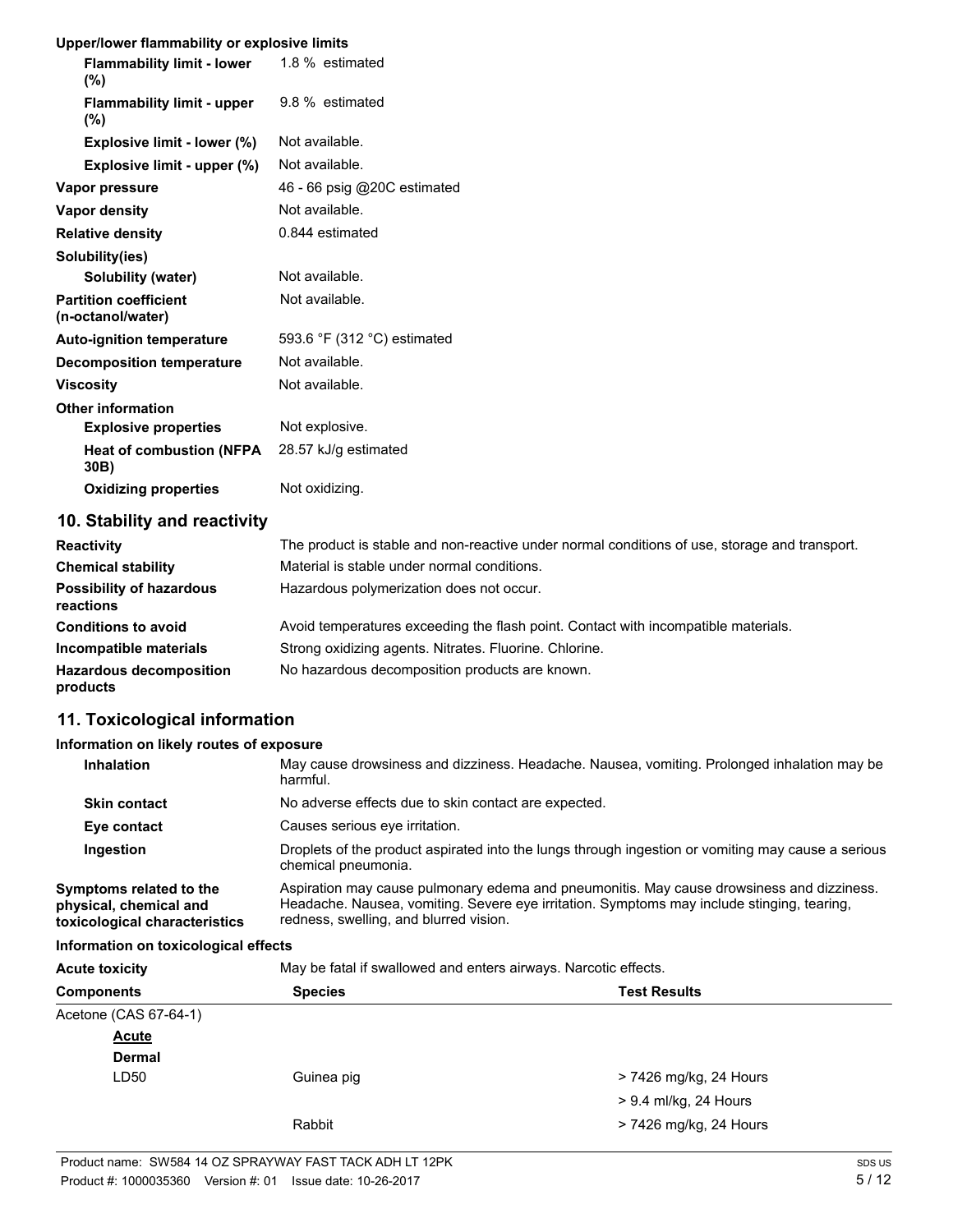| <b>Components</b> |                                                           | <b>Species</b>     | <b>Test Results</b>    |
|-------------------|-----------------------------------------------------------|--------------------|------------------------|
|                   |                                                           |                    | > 9.4 ml/kg, 24 Hours  |
|                   | Inhalation                                                |                    |                        |
|                   | <b>LC50</b>                                               | Rat                | 55700 ppm, 3 Hours     |
|                   |                                                           |                    | 132 mg/l, 3 Hours      |
|                   |                                                           |                    | 50.1 mg/l              |
|                   | Oral                                                      |                    |                        |
|                   | LD50                                                      | Rat                | 5800 mg/kg             |
|                   |                                                           |                    | 2.2 ml/kg              |
|                   | Butane (CAS 106-97-8)                                     |                    |                        |
|                   | <b>Acute</b>                                              |                    |                        |
|                   | Inhalation                                                |                    |                        |
|                   | L <sub>C</sub> 50                                         | Mouse              | 1237 mg/l, 120 Minutes |
|                   |                                                           |                    | 52 %, 120 Minutes      |
|                   |                                                           | Rat                | 1355 mg/l              |
|                   | Dimethyl Ether (CAS 115-10-6)                             |                    |                        |
|                   | <b>Acute</b>                                              |                    |                        |
|                   | Inhalation                                                |                    |                        |
|                   | <b>NOEL</b>                                               | Rat                | 2 ppm, 6 Hours         |
|                   | Methyl Acetate (CAS 79-20-9)                              |                    |                        |
|                   | <b>Acute</b><br><b>Dermal</b>                             |                    |                        |
|                   | LD50                                                      | Rat                | > 2000 mg/kg, 24 Hours |
|                   | Inhalation                                                |                    |                        |
|                   | LC100                                                     | Rabbit             | 98.4 mg/l, 4 Hours     |
|                   | Oral                                                      |                    |                        |
|                   | LD50                                                      | Rat                | 6482 mg/kg             |
|                   | Naphtha, (Petroleum), Hydrotreated Light (CAS 64742-49-0) |                    |                        |
|                   | <b>Acute</b>                                              |                    |                        |
|                   | <b>Dermal</b>                                             |                    |                        |
|                   | LD50                                                      | Guinea pig; Rabbit | > 9.4 ml/kg, 24 Hours  |
|                   |                                                           | Rabbit             | > 1900 mg/kg, 24 Hours |
|                   | Inhalation                                                |                    |                        |
|                   | <b>LC50</b>                                               | Rat                | > 5000 mg/m3, 4 Hours  |
|                   |                                                           |                    | > 4980 mg/m3           |
|                   |                                                           |                    | > 4980 mg/m3, 4 Hours  |
|                   |                                                           |                    | > 4.96 mg/l, 4 Hours   |
|                   |                                                           |                    | 13700 ppm, 4 Hours     |
|                   | Oral                                                      |                    |                        |
|                   | LD50                                                      | Rat                | 4820 mg/kg             |
|                   | n-Heptane (CAS 142-82-5)                                  |                    |                        |
|                   | <b>Acute</b>                                              |                    |                        |
|                   | <b>Dermal</b>                                             |                    |                        |
|                   | LD50                                                      | Rabbit             | > 2000 mg/kg, 24 Hours |
|                   | Inhalation                                                |                    |                        |
|                   | <b>LC50</b>                                               | Rat                | > 29.29 mg/l, 4 Hours  |
|                   | Oral                                                      |                    |                        |
|                   | LD50                                                      | Rat                | > 5000 mg/kg           |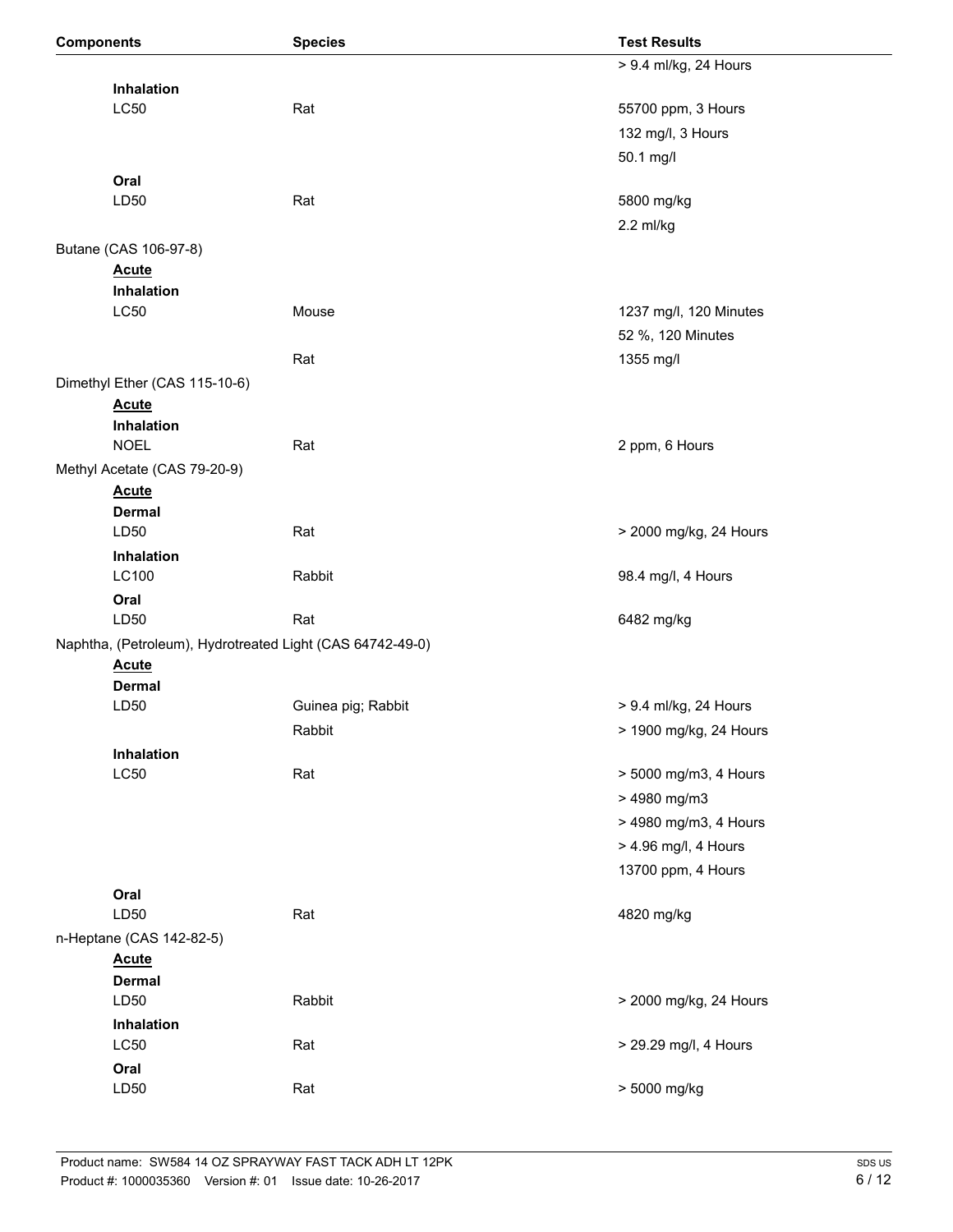| <b>Components</b>                                     | <b>Species</b>                                                                                                      | <b>Test Results</b>    |
|-------------------------------------------------------|---------------------------------------------------------------------------------------------------------------------|------------------------|
| Propane (CAS 74-98-6)                                 |                                                                                                                     |                        |
| Acute                                                 |                                                                                                                     |                        |
| <b>Inhalation</b>                                     |                                                                                                                     |                        |
| <b>LC50</b>                                           | Mouse                                                                                                               | 1237 mg/l, 120 Minutes |
|                                                       |                                                                                                                     | 52 %, 120 Minutes      |
|                                                       | Rat                                                                                                                 | $1355 \text{ mg/l}$    |
|                                                       |                                                                                                                     | 658 mg/l/4h            |
|                                                       | * Estimates for product may be based on additional component data not shown.                                        |                        |
| <b>Skin corrosion/irritation</b>                      | Prolonged skin contact may cause temporary irritation.                                                              |                        |
| Serious eye damage/eye<br>irritation                  | Causes serious eye irritation.                                                                                      |                        |
| Respiratory or skin sensitization                     |                                                                                                                     |                        |
| <b>Respiratory sensitization</b>                      | Not a respiratory sensitizer.                                                                                       |                        |
| <b>Skin sensitization</b>                             | This product is not expected to cause skin sensitization.                                                           |                        |
| <b>Germ cell mutagenicity</b>                         | No data available to indicate product or any components present at greater than 0.1% are<br>mutagenic or genotoxic. |                        |
| Carcinogenicity                                       | Risk of cancer cannot be excluded with prolonged exposure.                                                          |                        |
|                                                       | IARC Monographs. Overall Evaluation of Carcinogenicity                                                              |                        |
| Not listed.                                           |                                                                                                                     |                        |
|                                                       | OSHA Specifically Regulated Substances (29 CFR 1910.1001-1050)                                                      |                        |
| Not regulated.                                        | US. National Toxicology Program (NTP) Report on Carcinogens                                                         |                        |
| Not listed.                                           |                                                                                                                     |                        |
| <b>Reproductive toxicity</b>                          | This product is not expected to cause reproductive or developmental effects.                                        |                        |
| Specific target organ toxicity -<br>single exposure   | May cause drowsiness and dizziness.                                                                                 |                        |
| Specific target organ toxicity -<br>repeated exposure | Not classified.                                                                                                     |                        |
| <b>Aspiration hazard</b>                              | May be fatal if swallowed and enters airways.                                                                       |                        |
| <b>Chronic effects</b>                                | Prolonged inhalation may be harmful. Prolonged exposure may cause chronic effects.                                  |                        |
| 12. Ecological information                            |                                                                                                                     |                        |
| <b>Ecotoxicity</b>                                    | Toxic to aquatic life with long lasting effects.                                                                    |                        |
| <b>Components</b>                                     | <b>Species</b>                                                                                                      | <b>Test Results</b>    |
| Acetone (CAS 67-64-1)                                 |                                                                                                                     |                        |

| Acetone (CAS 67-64-1)         |             |                                                               |                                |
|-------------------------------|-------------|---------------------------------------------------------------|--------------------------------|
| <b>Aquatic</b>                |             |                                                               |                                |
| Crustacea                     | EC50        | Water flea (Daphnia magna)                                    | 21.6 - 23.9 mg/l, 48 hours     |
| Fish                          | <b>LC50</b> | Rainbow trout, donaldson trout<br>(Oncorhynchus mykiss)       | 4740 - 6330 mg/l, 96 hours     |
| Dimethyl Ether (CAS 115-10-6) |             |                                                               |                                |
| <b>Aquatic</b>                |             |                                                               |                                |
| Crustacea                     | <b>EC50</b> | Water flea (Daphnia pulex)                                    | 4.3 - 7.8 mg/l, 48 hours       |
| Fish                          | LC50        | Striped bass (Morone saxatilis)                               | 10.302 - 16.743 mg/l, 96 hours |
| Methyl Acetate (CAS 79-20-9)  |             |                                                               |                                |
| <b>Aquatic</b>                |             |                                                               |                                |
| Algae                         | IC50        | Algae                                                         | 120.0001 mg/L, 72 Hours        |
| Crustacea                     | EC50        | Daphnia                                                       | 1026.7 mg/L, 48 Hours          |
| Fish                          | <b>LC50</b> | Fathead minnow (Pimephales promelas) 295 - 348 mg/l, 96 hours |                                |
|                               |             |                                                               |                                |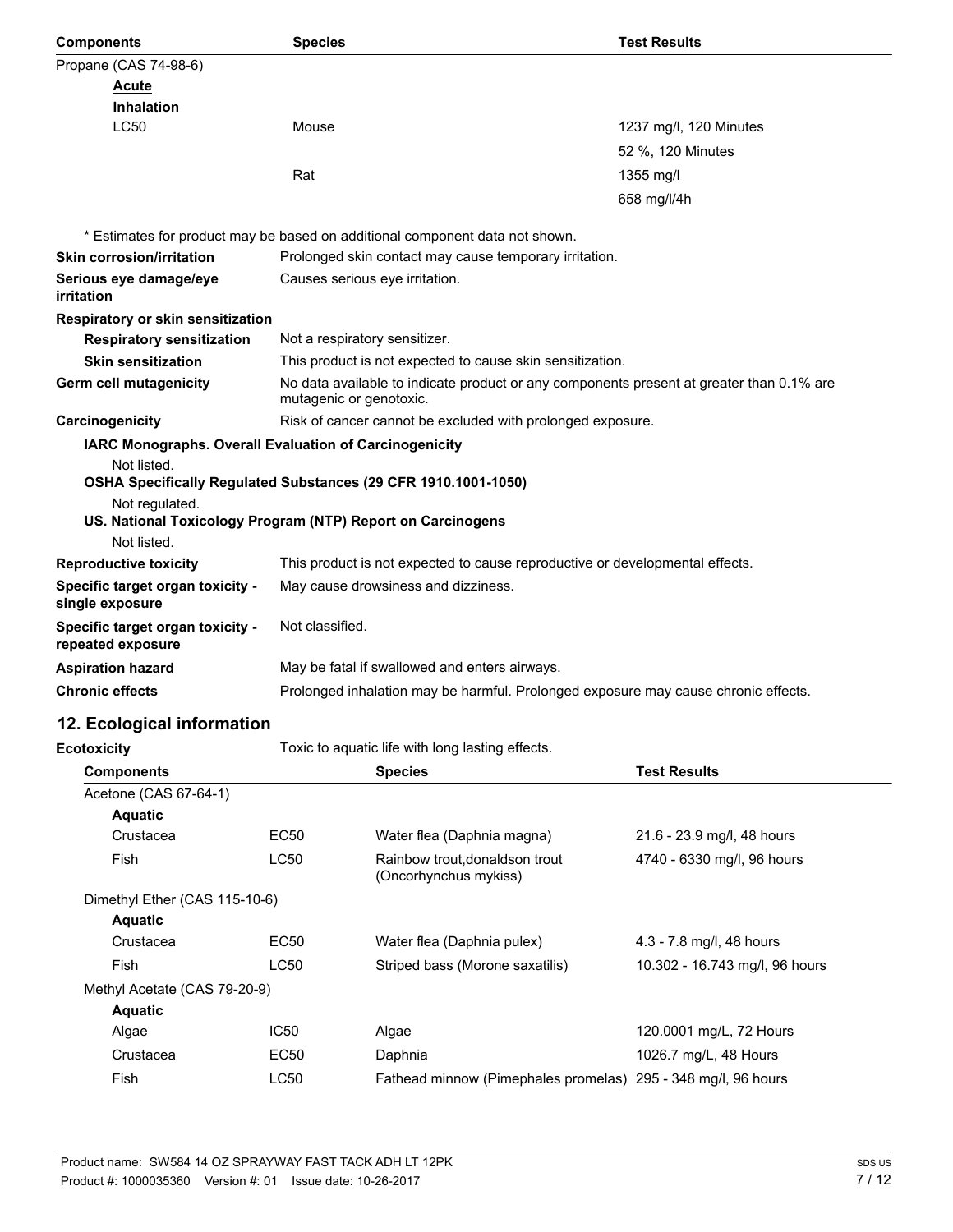| <b>Components</b>                                 |                                                                                                                                                                                                                                                                                                                                                                                                                     | <b>Species</b>                                                               | <b>Test Results</b>                                                                                                                                                                                 |
|---------------------------------------------------|---------------------------------------------------------------------------------------------------------------------------------------------------------------------------------------------------------------------------------------------------------------------------------------------------------------------------------------------------------------------------------------------------------------------|------------------------------------------------------------------------------|-----------------------------------------------------------------------------------------------------------------------------------------------------------------------------------------------------|
| n-Heptane (CAS 142-82-5)                          |                                                                                                                                                                                                                                                                                                                                                                                                                     |                                                                              |                                                                                                                                                                                                     |
| <b>Aquatic</b>                                    |                                                                                                                                                                                                                                                                                                                                                                                                                     |                                                                              |                                                                                                                                                                                                     |
| Fish                                              | <b>LC50</b>                                                                                                                                                                                                                                                                                                                                                                                                         | Mozambique tilapia (Tilapia<br>mossambica)                                   | 375 mg/l, 96 hours                                                                                                                                                                                  |
|                                                   |                                                                                                                                                                                                                                                                                                                                                                                                                     | * Estimates for product may be based on additional component data not shown. |                                                                                                                                                                                                     |
| Persistence and degradability                     |                                                                                                                                                                                                                                                                                                                                                                                                                     | No data is available on the degradability of this product.                   |                                                                                                                                                                                                     |
| <b>Bioaccumulative potential</b>                  |                                                                                                                                                                                                                                                                                                                                                                                                                     |                                                                              |                                                                                                                                                                                                     |
| Partition coefficient n-octanol / water (log Kow) |                                                                                                                                                                                                                                                                                                                                                                                                                     |                                                                              |                                                                                                                                                                                                     |
| Acetone                                           |                                                                                                                                                                                                                                                                                                                                                                                                                     | $-0.24$                                                                      |                                                                                                                                                                                                     |
| <b>Butane</b>                                     |                                                                                                                                                                                                                                                                                                                                                                                                                     | 2.89                                                                         |                                                                                                                                                                                                     |
| Dimethyl Ether                                    |                                                                                                                                                                                                                                                                                                                                                                                                                     | 0.1                                                                          |                                                                                                                                                                                                     |
| Methyl Acetate                                    |                                                                                                                                                                                                                                                                                                                                                                                                                     | 0.18                                                                         |                                                                                                                                                                                                     |
| n-Heptane                                         |                                                                                                                                                                                                                                                                                                                                                                                                                     | 4.66                                                                         |                                                                                                                                                                                                     |
| Propane                                           |                                                                                                                                                                                                                                                                                                                                                                                                                     | 2.36                                                                         |                                                                                                                                                                                                     |
| <b>Mobility in soil</b>                           | No data available.                                                                                                                                                                                                                                                                                                                                                                                                  |                                                                              |                                                                                                                                                                                                     |
| Other adverse effects                             |                                                                                                                                                                                                                                                                                                                                                                                                                     |                                                                              | No other adverse environmental effects (e.g. ozone depletion, photochemical ozone creation<br>potential, endocrine disruption, global warming potential) are expected from this component.          |
| 13. Disposal considerations                       |                                                                                                                                                                                                                                                                                                                                                                                                                     |                                                                              |                                                                                                                                                                                                     |
| <b>Disposal instructions</b>                      | Collect and reclaim or dispose in sealed containers at licensed waste disposal site. Contents<br>under pressure. Do not puncture, incinerate or crush. Do not allow this material to drain into<br>sewers/water supplies. Do not contaminate ponds, waterways or ditches with chemical or used<br>container. Dispose of contents/container in accordance with local/regional/national/international<br>regulations. |                                                                              |                                                                                                                                                                                                     |
| <b>Local disposal regulations</b>                 |                                                                                                                                                                                                                                                                                                                                                                                                                     | Dispose in accordance with all applicable regulations.                       |                                                                                                                                                                                                     |
| <b>Hazardous waste code</b>                       | disposal company.                                                                                                                                                                                                                                                                                                                                                                                                   |                                                                              | The waste code should be assigned in discussion between the user, the producer and the waste                                                                                                        |
| Waste from residues / unused<br>products          | Disposal instructions).                                                                                                                                                                                                                                                                                                                                                                                             |                                                                              | Dispose of in accordance with local regulations. Empty containers or liners may retain some<br>product residues. This material and its container must be disposed of in a safe manner (see:         |
| <b>Contaminated packaging</b>                     |                                                                                                                                                                                                                                                                                                                                                                                                                     | disposal. Do not re-use empty containers.                                    | Since emptied containers may retain product residue, follow label warnings even after container is<br>emptied. Empty containers should be taken to an approved waste handling site for recycling or |

## **14. Transport information**

| ٠<br>I<br>w<br>v |
|------------------|
|------------------|

| <b>UN number</b>             | UN1950                                                                  |
|------------------------------|-------------------------------------------------------------------------|
| UN proper shipping name      | Aerosols, flammable, (each not exceeding 1 L capacity)                  |
| Transport hazard class(es)   |                                                                         |
| <b>Class</b>                 | 2.1                                                                     |
| <b>Subsidiary risk</b>       | -                                                                       |
| Label(s)                     | 2.1                                                                     |
| Packing group                | Not applicable.                                                         |
| Special precautions for user | Read safety instructions, SDS and emergency procedures before handling. |
| <b>Special provisions</b>    | N82                                                                     |
| <b>Packaging exceptions</b>  | 306                                                                     |
| Packaging non bulk           | None                                                                    |
| Packaging bulk               | None                                                                    |

This product meets the exception requirements of section 173.306 as a limited quantity and may be shipped as a limited quantity. Until 12/31/2020, the "Consumer Commodity - ORM-D" marking may still be used in place of the new limited quantity diamond mark for packages of UN 1950 Aerosols. Limited quantities require the limited quantity diamond mark on cartons after 12/31/20 and may be used now in place of the "Consumer Commodity ORM-D" marking.

#### **IATA**

| UN1950<br>Aerosols, flammable |
|-------------------------------|
|                               |
| 21                            |
|                               |
|                               |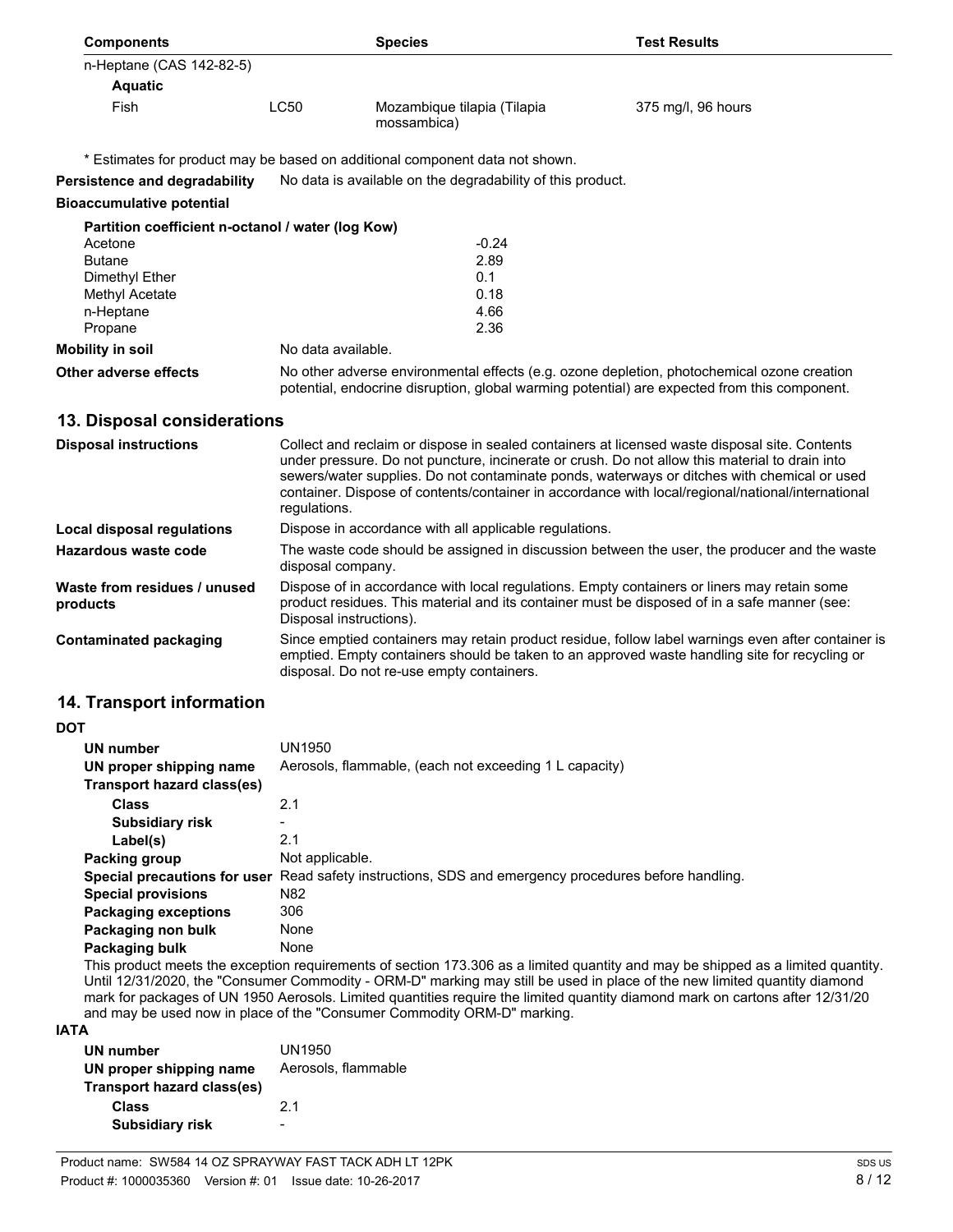| Label(s)                          | 2.1                                                                                                                                                                             |
|-----------------------------------|---------------------------------------------------------------------------------------------------------------------------------------------------------------------------------|
| Packing group                     | Not applicable.                                                                                                                                                                 |
| <b>Environmental hazards</b>      | Yes                                                                                                                                                                             |
| <b>ERG Code</b>                   | 10 <sub>L</sub>                                                                                                                                                                 |
|                                   | Special precautions for user Read safety instructions, SDS and emergency procedures before handling. Read safety<br>instructions, SDS and emergency procedures before handling. |
| <b>Other information</b>          |                                                                                                                                                                                 |
| Passenger and cargo<br>aircraft   | Allowed with restrictions.                                                                                                                                                      |
| Cargo aircraft only               | Allowed with restrictions.                                                                                                                                                      |
| <b>Packaging Exceptions</b>       | LTD QTY                                                                                                                                                                         |
| <b>IMDG</b>                       |                                                                                                                                                                                 |
| <b>UN number</b>                  | <b>UN1950</b>                                                                                                                                                                   |
| UN proper shipping name           | <b>AEROSOLS</b>                                                                                                                                                                 |
| <b>Transport hazard class(es)</b> |                                                                                                                                                                                 |
| <b>Class</b>                      | 2.1                                                                                                                                                                             |
| <b>Subsidiary risk</b>            |                                                                                                                                                                                 |
| Label(s)                          | None                                                                                                                                                                            |
| Packing group                     | Not applicable.                                                                                                                                                                 |
| <b>Environmental hazards</b>      |                                                                                                                                                                                 |
| <b>Marine pollutant</b>           | Yes                                                                                                                                                                             |
| <b>EmS</b>                        | $F-D. S-U$                                                                                                                                                                      |
|                                   | Special precautions for user Read safety instructions, SDS and emergency procedures before handling. Read safety<br>instructions, SDS and emergency procedures before handling. |
| <b>Packaging Exceptions</b>       | LTD QTY                                                                                                                                                                         |
| Transport in bulk according to    | Not applicable.                                                                                                                                                                 |
| Annex II of MARPOL 73/78 and      |                                                                                                                                                                                 |
| the IBC Code                      |                                                                                                                                                                                 |

## **DOT**

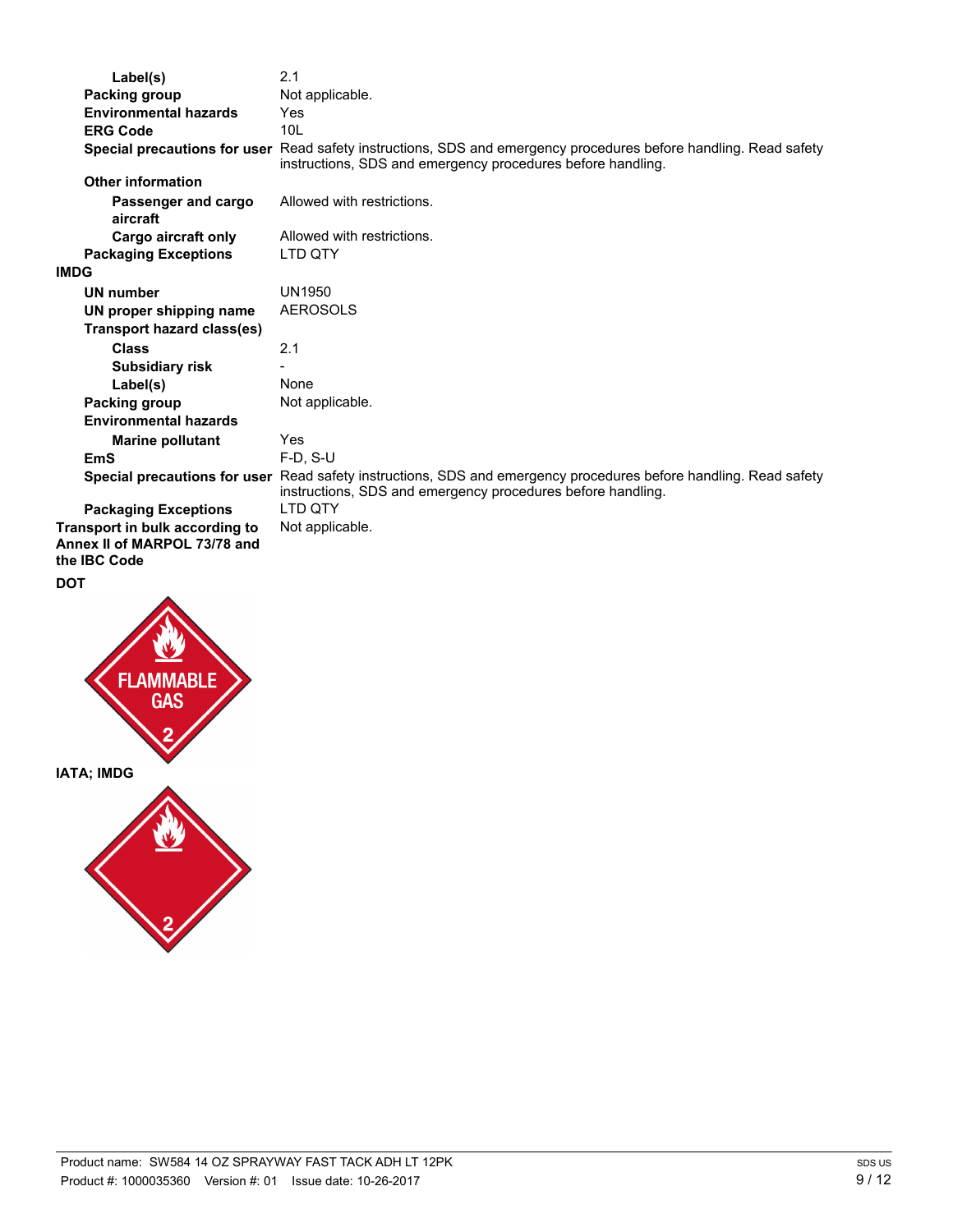#### **Marine pollutant**



**General information** DOT Regulated Marine Pollutant. IMDG Regulated Marine Pollutant.

## **15. Regulatory information**

This product is a "Hazardous Chemical" as defined by the OSHA Hazard Communication Standard, 29 CFR 1910.1200. **US federal regulations**

#### **TSCA Section 12(b) Export Notification (40 CFR 707, Subpt. D)** Not regulated. **CERCLA Hazardous Substance List (40 CFR 302.4)** Acetone (CAS 67-64-1) Listed. **SARA 304 Emergency release notification** Not regulated. **OSHA Specifically Regulated Substances (29 CFR 1910.1001-1050)** Not regulated. **Superfund Amendments and Reauthorization Act of 1986 (SARA)** Immediate Hazard - Yes Delayed Hazard - No Fire Hazard - Yes Pressure Hazard - No Reactivity Hazard - No **Hazard categories SARA 302 Extremely hazardous substance** Not listed. **SARA 311/312 Hazardous** No **chemical SARA 313 (TRI reporting)** Not regulated. **Other federal regulations Clean Air Act (CAA) Section 112 Hazardous Air Pollutants (HAPs) List** Not regulated. **Clean Air Act (CAA) Section 112(r) Accidental Release Prevention (40 CFR 68.130)** Butane (CAS 106-97-8) Dimethyl Ether (CAS 115-10-6) Propane (CAS 74-98-6) **Safe Drinking Water Act** Not regulated. **(SDWA) Drug Enforcement Administration (DEA). List 2, Essential Chemicals (21 CFR 1310.02(b) and 1310.04(f)(2) and Chemical Code Number** Acetone (CAS 67-64-1) 6532 **Drug Enforcement Administration (DEA). List 1 & 2 Exempt Chemical Mixtures (21 CFR 1310.12(c))** Acetone (CAS 67-64-1) 35 %WV **DEA Exempt Chemical Mixtures Code Number** Acetone (CAS 67-64-1) 6532 **US state regulations US. California Controlled Substances. CA Department of Justice (California Health and Safety Code Section 11100)** Not listed. **US. California. Candidate Chemicals List. Safer Consumer Products Regulations (Cal. Code Regs, tit. 22, 69502.3, subd.**

**(a))**

Acetone (CAS 67-64-1)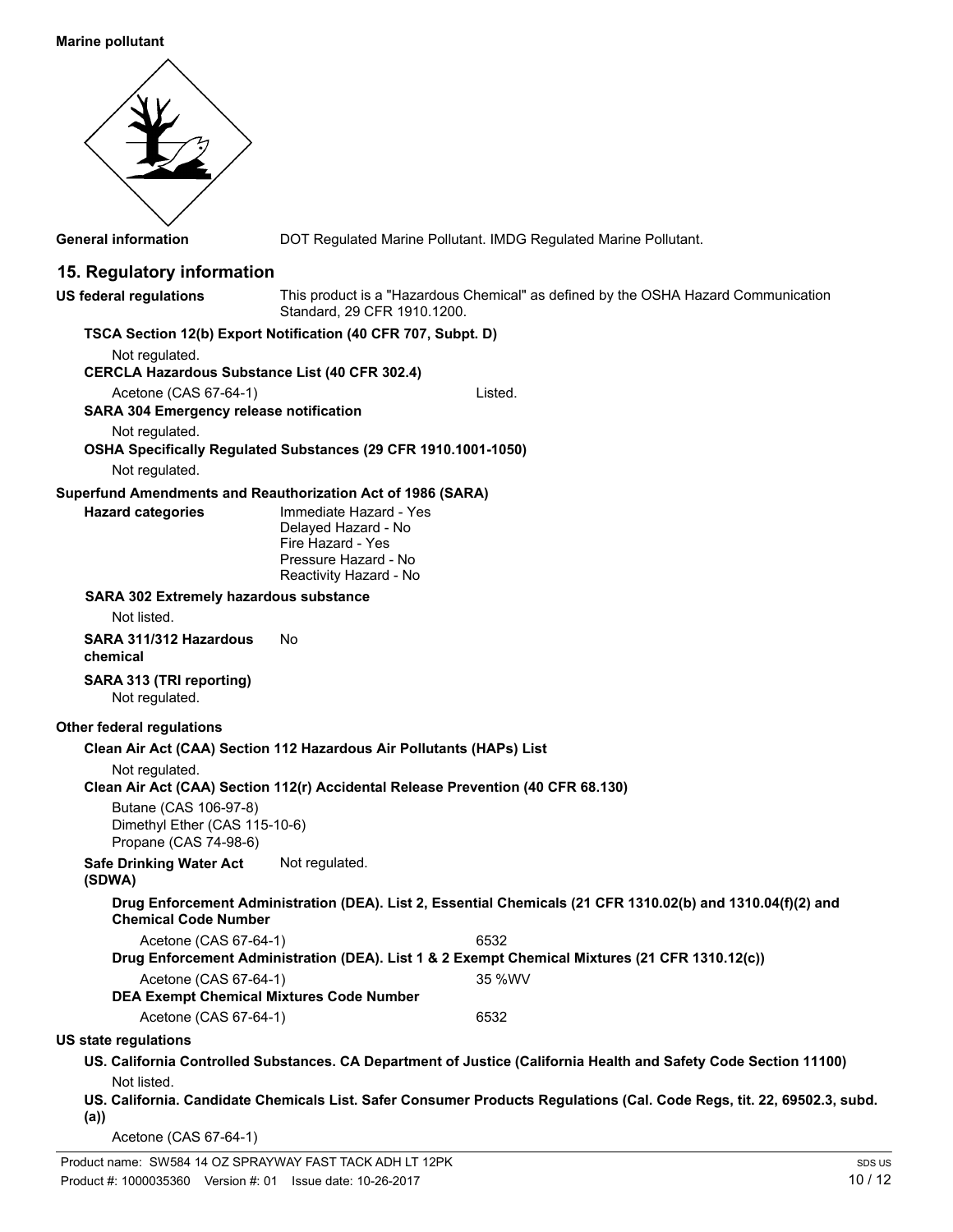Butane (CAS 106-97-8) Naphtha, (Petroleum), Hydrotreated Light (CAS 64742-49-0)

## **US. Massachusetts RTK - Substance List**

Acetone (CAS 67-64-1) Butane (CAS 106-97-8) Dimethyl Ether (CAS 115-10-6) Methyl Acetate (CAS 79-20-9) n-Heptane (CAS 142-82-5) Propane (CAS 74-98-6)

#### **US. New Jersey Worker and Community Right-to-Know Act**

Acetone (CAS 67-64-1) Butane (CAS 106-97-8) Dimethyl Ether (CAS 115-10-6) Methyl Acetate (CAS 79-20-9) n-Heptane (CAS 142-82-5) Propane (CAS 74-98-6)

## **US. Pennsylvania Worker and Community Right-to-Know Law**

Acetone (CAS 67-64-1) Butane (CAS 106-97-8) Dimethyl Ether (CAS 115-10-6) Methyl Acetate (CAS 79-20-9) n-Heptane (CAS 142-82-5) Propane (CAS 74-98-6)

#### **US. Rhode Island RTK**

Acetone (CAS 67-64-1) Butane (CAS 106-97-8) Dimethyl Ether (CAS 115-10-6) Propane (CAS 74-98-6)

#### **US. California Proposition 65**

WARNING: This product contains a chemical known to the State of California to cause cancer and birth defects or other reproductive harm.

#### **US - California Proposition 65 - CRT: Listed date/Carcinogenic substance**

| Acetaldehyde (CAS 75-07-0)                                         | Listed: April 1, 1988     |  |
|--------------------------------------------------------------------|---------------------------|--|
| Benzene (CAS 71-43-2)                                              | Listed: February 27, 1987 |  |
| Ethyl Benzene (CAS 100-41-4)<br>Listed: June 11, 2004              |                           |  |
| - California Proposition 65 - CPT: Listed date/Developmental toxin |                           |  |

## **US - California Proposition 65 - CRT: Listed date/Developmental toxin**

| Benzene (CAS 71-43-2)                                                     | Listed: December 26, 1997 |  |
|---------------------------------------------------------------------------|---------------------------|--|
| Methanol (CAS 67-56-1)                                                    | Listed: March 16, 2012    |  |
| Toluene (CAS 108-88-3)                                                    | Listed: January 1, 1991   |  |
| US - California Proposition 65 - CRT: Listed date/Male reproductive toxin |                           |  |

Benzene (CAS 71-43-2) Listed: December 26, 1997

## **International Inventories**

| Country(s) or region        | <b>Inventory name</b>                                                     | On inventory (yes/no)* |
|-----------------------------|---------------------------------------------------------------------------|------------------------|
| Australia                   | Australian Inventory of Chemical Substances (AICS)                        | Yes                    |
| Canada                      | Domestic Substances List (DSL)                                            | Yes                    |
| Canada                      | Non-Domestic Substances List (NDSL)                                       | N <sub>o</sub>         |
| China                       | Inventory of Existing Chemical Substances in China (IECSC)                | Yes                    |
| Europe                      | European Inventory of Existing Commercial Chemical<br>Substances (EINECS) | <b>No</b>              |
| Europe                      | European List of Notified Chemical Substances (ELINCS)                    | No.                    |
| Japan                       | Inventory of Existing and New Chemical Substances (ENCS)                  | No.                    |
| Korea                       | Existing Chemicals List (ECL)                                             | No.                    |
| New Zealand                 | New Zealand Inventory                                                     | No.                    |
| Philippines                 | Philippine Inventory of Chemicals and Chemical Substances<br>(PICCS)      | <b>No</b>              |
| Hoited States & Duerto Dico | Toxic Substances Control Act (TSCA) Inventory                             | Voc                    |

United States & Puerto Rico Toxic Substances Control Act (TSCA) Inventory Yes

\*A "Yes" indicates that all components of this product comply with the inventory requirements administered by the governing country(s) A "No" indicates that one or more components of the product are not listed or exempt from listing on the inventory administered by the governing country(s).